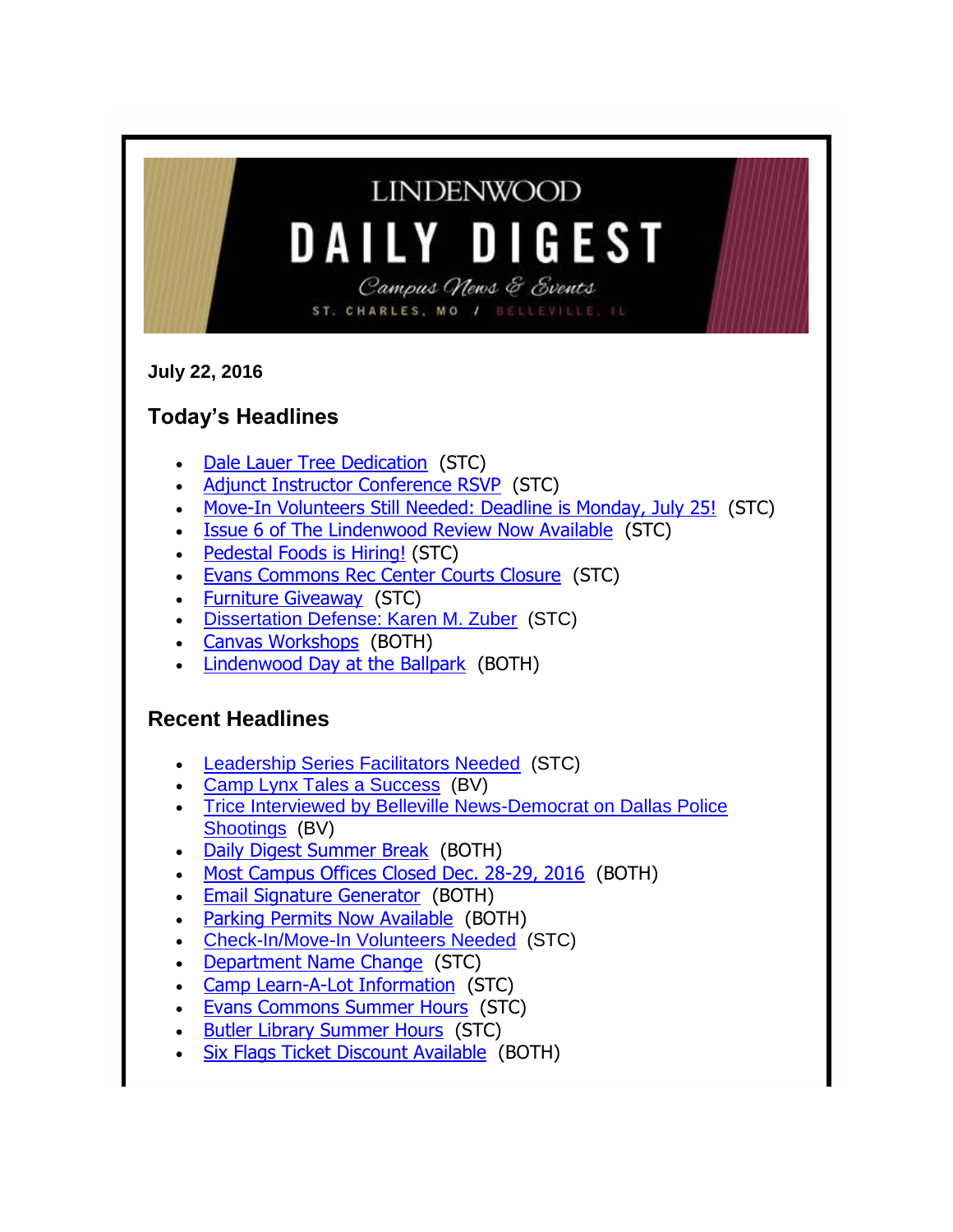| • Lindenwood Day at the Ballpark (BOTH)                                                                                                       |
|-----------------------------------------------------------------------------------------------------------------------------------------------|
|                                                                                                                                               |
|                                                                                                                                               |
|                                                                                                                                               |
|                                                                                                                                               |
| <b>Events and Deadlines</b>                                                                                                                   |
| <b>July 25-28:</b> Lynx Summer Camps: Soccer (BV)<br>$\bullet$                                                                                |
| July 27: Career Development Workshop (BOTH)<br>$\bullet$<br><b>July 30: Summer Rhythm and Music Series (BV)</b><br>$\bullet$                  |
| Aug. 6: The Lindenwood Experience (STC)<br>$\bullet$<br>Aug. 12: Dissertation Defense: Elizabeth C. DuBray-Allen (STC)                        |
| $\bullet$<br>Aug. 20: Lynx Summer Camps: Jr. Lynx Spirit Camp (BV)<br>$\bullet$                                                               |
| Aug. 27: Summer Rhythm and Music Series (BV)<br>$\bullet$<br>Aug. 28: Lindenwood Day at the Ballpark (BOTH)<br>$\bullet$                      |
|                                                                                                                                               |
| <b>Today's Headlines</b>                                                                                                                      |
| <b>Dale Lauer Tree Dedication</b>                                                                                                             |
| Dale Lauer worked in Public Safety and Security for five years on the St.                                                                     |
| Charles campus and his presence is truly irreplaceable. Join us in                                                                            |
| celebrating his life and dedicating a tree in his honor.                                                                                      |
| Thursday, Aug. 4 on the MAB side of the Pavilion at 5 p.m.                                                                                    |
| If there are any stories or memories you have of Dale, please email them to<br>THanners@lindenwood.edu                                        |
|                                                                                                                                               |
| Any stories or memories you send must be turned in by Friday, July 29. They<br>will be bound and presented to the family during the memorial. |
| <b>Adjunct Instructor Conference</b>                                                                                                          |
| Adjunct Instructor Conference Agenda                                                                                                          |
| 8 – 9 a.m. New Hire Orientation in conjunction with a continental                                                                             |
| breakfast, parking passes (will need \$2 cash & license plate number),<br>and ID station for all adjunct instructors.                         |
|                                                                                                                                               |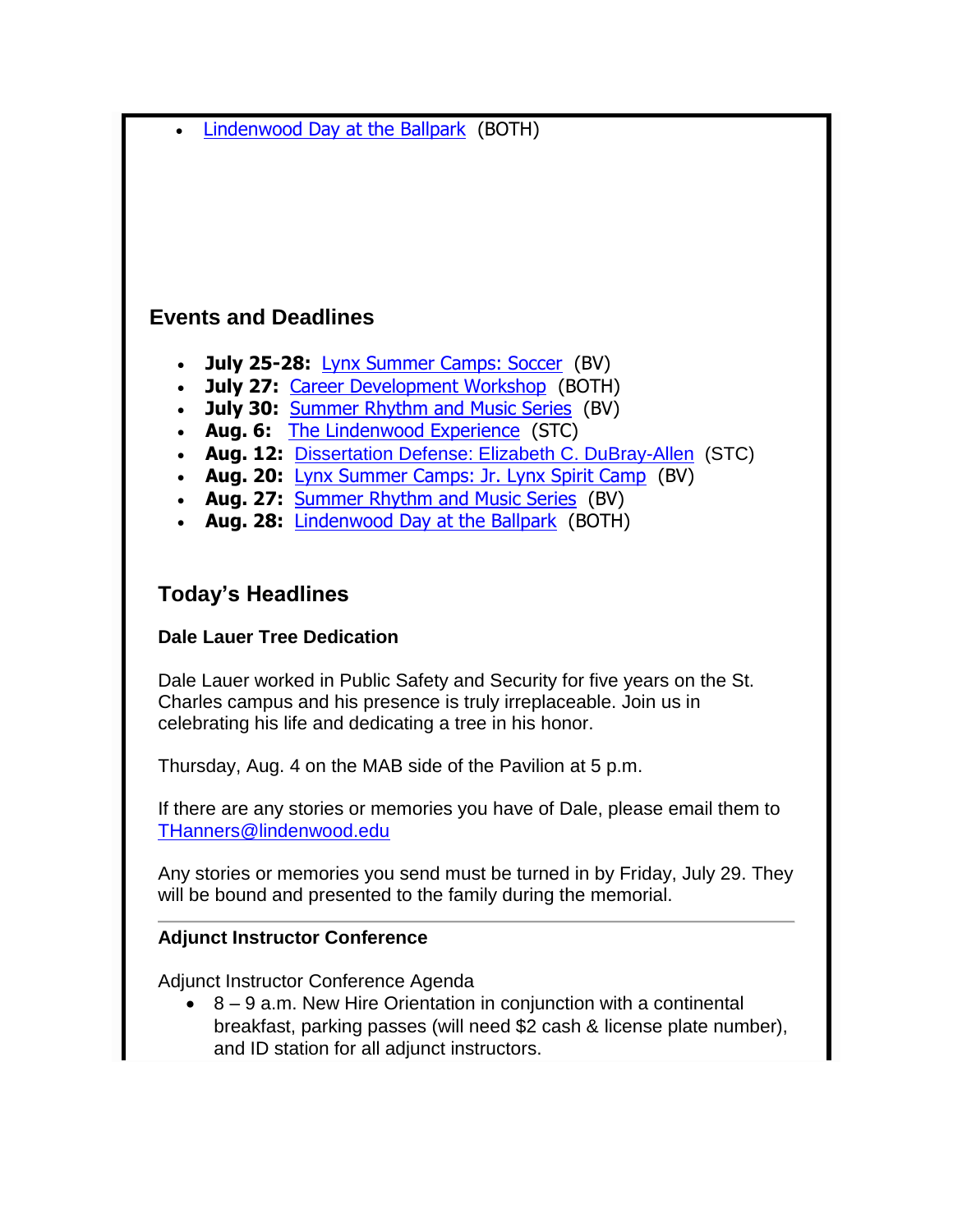- 9:15 10:30 a.m. Keynote session: Welcome from the President, Adjunct of the Year Award presentation for the Provost and Vice President of Academic Affairs, Dr. Marilyn Abbott.
- 10:45 Noon School Meetings

We encourage you to spend your morning with us. Those attending the conference and school meetings will receive a \$50 stipend. Click [here t](https://lindenwood.az1.qualtrics.com/jfe/form/SV_3JoErKVlK8ExzPn)o reserve your seat.

For more information, please contact Brittany Brown at 636-627-2956 or [BBrown@lindenwood.edu.](mailto:BBrown@lindenwood.edu)

#### **Move-In Volunteers Still Needed: Deadline is Monday, July 25**

Friendly reminder: The deadline to sign up to be a Move-In volunteer is Monday!

Move-In for new students will be held from 9 a.m.-2 p.m. on Wednesday, Aug. 17. Members of student organizations, athletic teams, and faculty and staff are encouraged to sign up to volunteer for a 2-1/2 hour shift via the link on the home page of LU Connect (which you can access via your portal). A cool t-shirt will be provided!

Questions? Contact Angie Royal at [aroyal@lindenwood.edu.](mailto:aroyal@lindenwood.edu)

Remember, Lions help Lions, so we hope to see you at Move-In!

# **Issue 6 of** *The Lindenwood Review* **Now Available**

[Issue 6 of The Lindenwood Review](http://www.lindenwood.edu/lindenwoodReview/current.cfm) literary journal is now available. Excerpts from the issue can be viewed at the link. Faculty or staff may request a complimentary copy by emailing Beth Mead at [bmead@lindenwood.edu,](mailto:bmead@lindenwood.edu) or copies may be picked up in August at faculty workshops.

# **Pedestal Foods is Hiring!**

Faculty and Staff, we hope you are having a great summer! Pedestal foods is hiring outstanding employees. Do you have someone in mind? We are looking for both full time and part time team members who are customer service oriented.

Refer your friends and family to be entered to win a \$50 dining card as a thanks to you from Pedestal Foods. [Read more](http://www.lindenwood.edu/newsletter/2016_07/pedestal.pdf)

# **Evans Commons Rec Center Courts Closure**